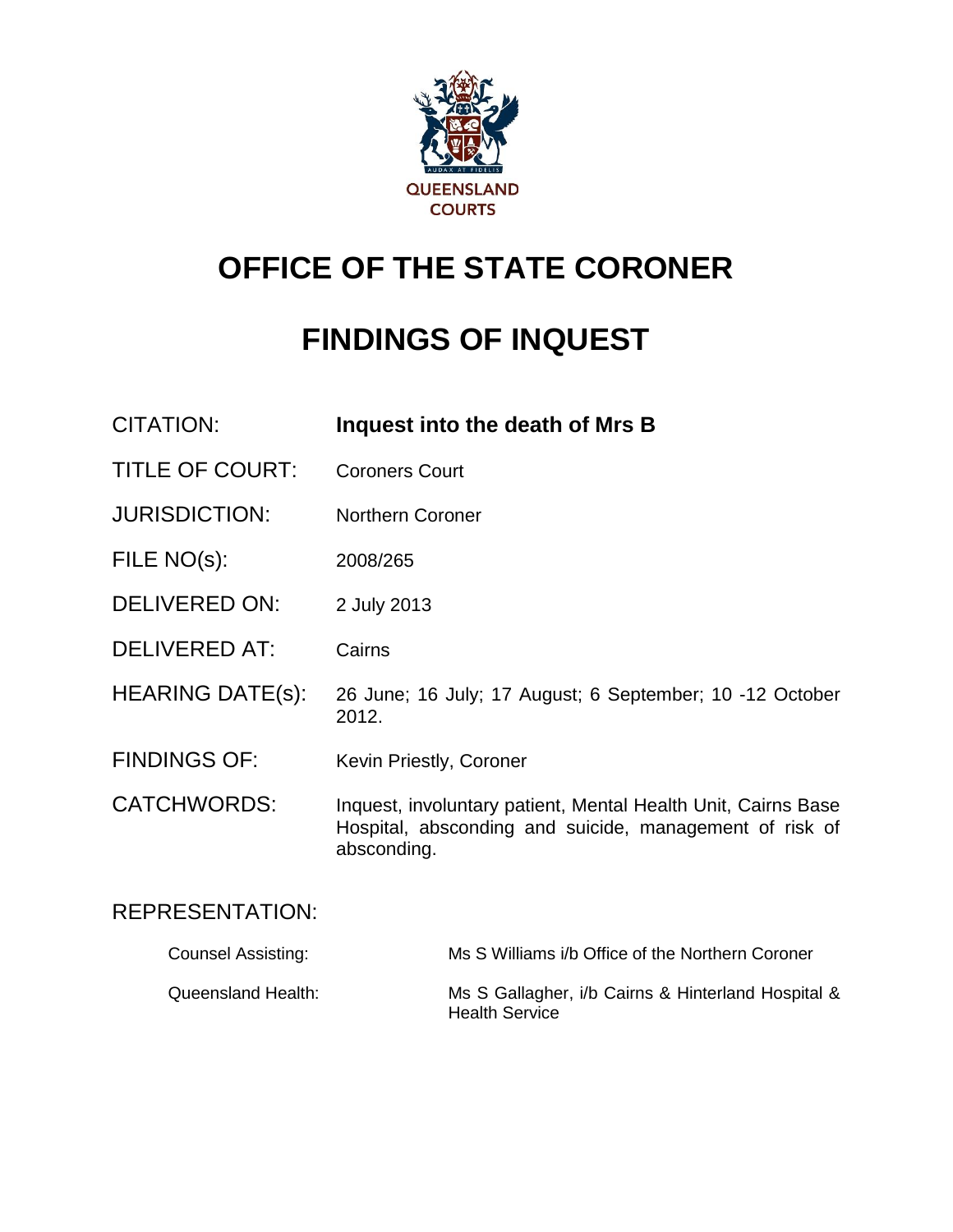### *Introduction*

Mrs B was 52 years of age and resided with her husband, Mr B, near Innisfail. She had two adult children from an earlier relationship.

On the morning of 15 March 2008 Mrs B was found hanging by a rope in an undercover area on the northern side of the Cairns Showgrounds. Police and QAS officers were called and attended, confirming Mrs B was deceased. Police conducted a scene investigation and found a suicide note and a handbag containing printed instructions on how to tie a noose. A ladder was found nearby. Police also located a coke bottle and a bottle of Jim Beam. Police concluded there were no suspicious circumstances.

Mrs B absconded from the Mental Health Unit at Cairns Base Hospital at about 3.30pm on 14 March 2008, moments after a psychiatric review concluded she was at no acute risk of suicide. At 4.20pm, Mrs B purchased the rope and stepladder from a Bunning's store opposite the showgrounds. Her movements thereafter could not be established.

On 18 March 2008 Dr Paul Botterill conducted an autopsy and confirmed that death was due to hanging. He reported that testing for drugs and poisons showed the presence of a number of sedatives (diazepam, and metabolite, oxazepam, temazepam), and prescribed mood-altering treatments (olanzapine and quetiapine) at blood levels below the reported respective toxic or even therapeutic ranges. The blood alcohol level was 0.058% in road traffic terms. That level was not sufficient to significantly impair skills such as the creation and placement of a knot.

A Coroner is required to make findings about who, when, where, how and what caused a person's death. Although the present facts are sufficient to address most of these matters, further investigation was required about how Mrs B died. A Coroner may also consider what lessons might be learnt from a death with a view to preventing further deaths in similar circumstances.

The circumstances of the death of Mrs B give rise to issues about how the risk of absconding and suicide was managed. Her mental health history and management during the last admission requires closer examination.

#### **Mental Health History**

Mrs B had a long mental health history that included at least three attempts at suicide. There were a number of moves through her history. Her first mental health admission to hospital was in 1991 in Fremantle, Western Australia. There was a move to Broome in 1994. She first came into contact with mental health services in Queensland shortly after moving to Cooktown in 2001. She moved to Innisfail in 2003.

There were numerous admissions for psychiatric treatment with inpatient admissions from 1990 with various diagnoses, including:

- 3 to 6 December 1991 Graylands Psychiatric Unit, WA
- 3-7 July 1994 Heathcote Psychiatric Unit, WA- acute situational crisis
- 11-18 July 1994 Fremantle Hospital Psychiatric Unit, WA borderline personality traits
- 12 November to 16 December 1996 Fremantle Psychiatric Unit, WA chronic dysthymia, query major depression, borderline personality traits.
- 15 October to 3 November 1997 Fremantle Psychiatric Unit, WA major depression with severe agitation, generalised anxiety, and obsessional, narcissistic and borderline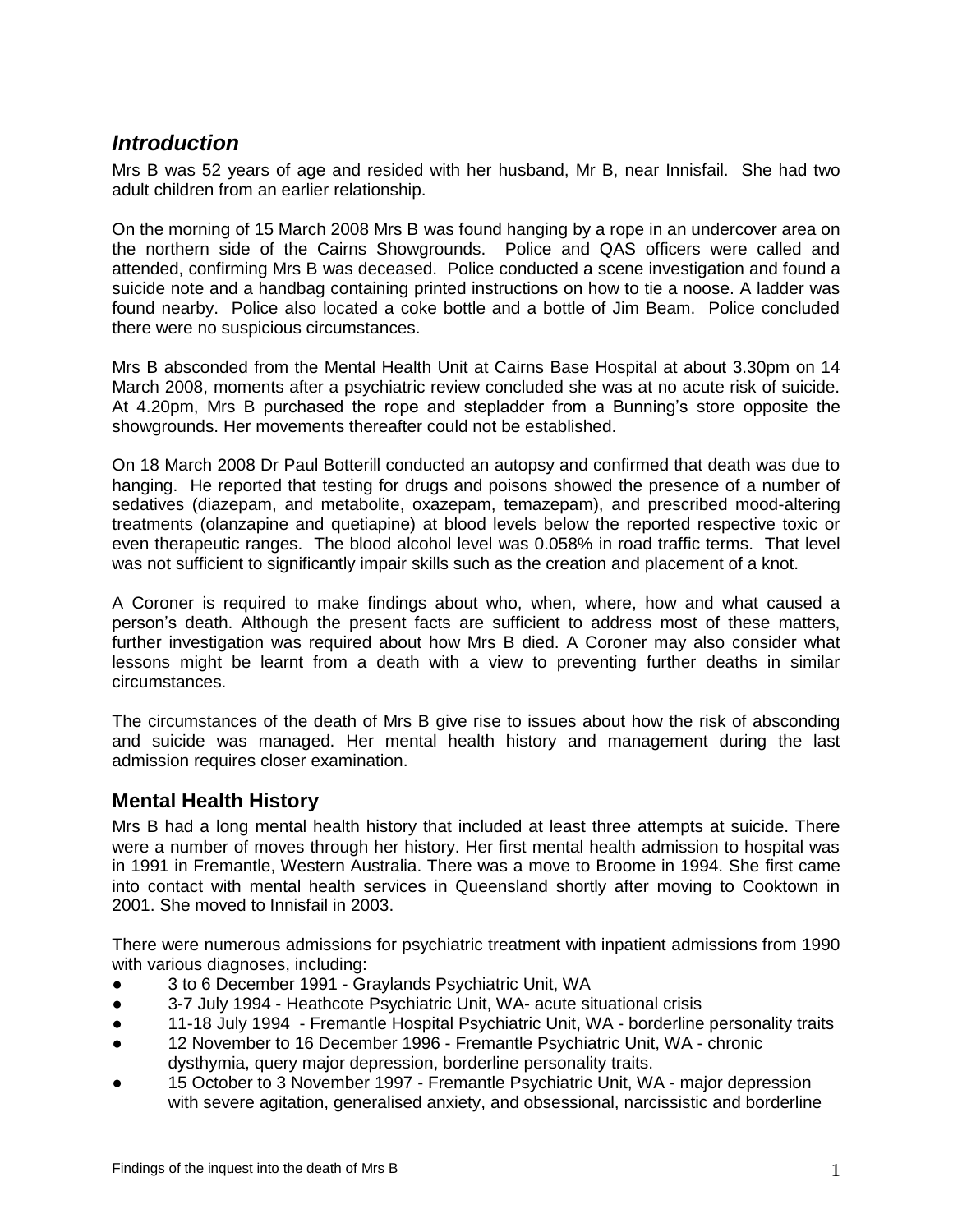personality traits.

- 17-18 December 1999 Fremantle Hospital, WA pseudosiezures, borderline personality and anxiety.
- 22 September to 16 October 2000 Graylands Psychiatric Hospital, WA recurrent depressive disorder, obsessional narcissistic and borderline personality traits, recurrent alcohol abuse.
- 11 September 2001 Cooktown Hospital, Qld outpatient review, Dr Hunter, Psychiatrist - recurrent depressive disorder and post traumatic stress disorder with differential diagnoses of manic-depressive disorder and personality disorder not otherwise specified.
- 10 -16 October 2001 Cairns Base Hospital, Mental Health Unit suicidal ideation, chronic dysthymia, cluster b vulnerabilities.
- 3-10 January 2002 Cairns Base Hospital, Mental Health Unit borderline personality disorder and major depression.
- 21-22 January 2002 Cairns Base Hospital, Mental Health Unit borderline personality disorder.
- 11-19 June 2003 Cairns Base Hospital, Mental Health Unit depression with suicidal intent and borderline personality traits
- 6-23 January 2004 Cairns Base Hospital, Mental Health Unit bipolar affective disorder and depressive episode.
- 3-31 July 2007 Cairns Base Hospital, Mental Health Unit recurrent major depressive disorder and borderline personality traits - Dr Achim Lider
- 20, August 2007 Cairns Base Hospital, Mental Health Unit, day patient, ECT
- 3 September 2007- Cairns Base Hospital, Mental Health Unit, day patient, ECT

#### **The Mental Health Unit**

Before considering the more recent clinical narrative, the reader needs an understanding of the physical setting and operational practices of the Mental Health Unit at Cairns Base Hospital was Mrs B was assessed and treated in recent times. The evidence relevant to this aspect of the case is common with and was heard at the same time as the inquest into the death of Jonathon Saccu. The evidence is the same and the following paragraphs under this heading are identical to those appearing in my findings in that death.

The Mental Health Unit is situated at the south eastern corner of the hospital complex, adjacent to Lake and Kerwin Streets. The main entrance is located on Lake Street. As you enter the Unit, there is a hallway that gradually opens towards the body of the Unit. There is a nurse's station with reasonable line of sight of persons passing to and from the entrance. At night, the entrance is locked against entry but retains its exit capacity. It was through this entrance that Mrs B departed the Unit.

The 38 bed Mental Health Unit comprises a Low Dependency Unit (LDU) consisting of 25 beds, a Special Purpose Unit within the LDU consisting of another 5 beds, and the locked Psychiatric Intensive Care Unit (PICU or high dependency unit) consisting of eight beds. There were three shifts; the early shift from 7am to 3.30pm, the late shift from 2.30pm to 11pm, and the night shift from 10.45pm to 7.15am. The overlaps allow for nursing handovers.

Dr Bayley is the Clinical Director of Cairns and Hinterland Mental Health Service. She started with Cairns Base Hospital in 1998 when the Unit moved into its current location. It then had 30 beds and averaged an occupancy rate of about 75%. She described the environment as spacious and therapeutic, an easy unit to manage. Dr Bayley started as Clinical Director in 2003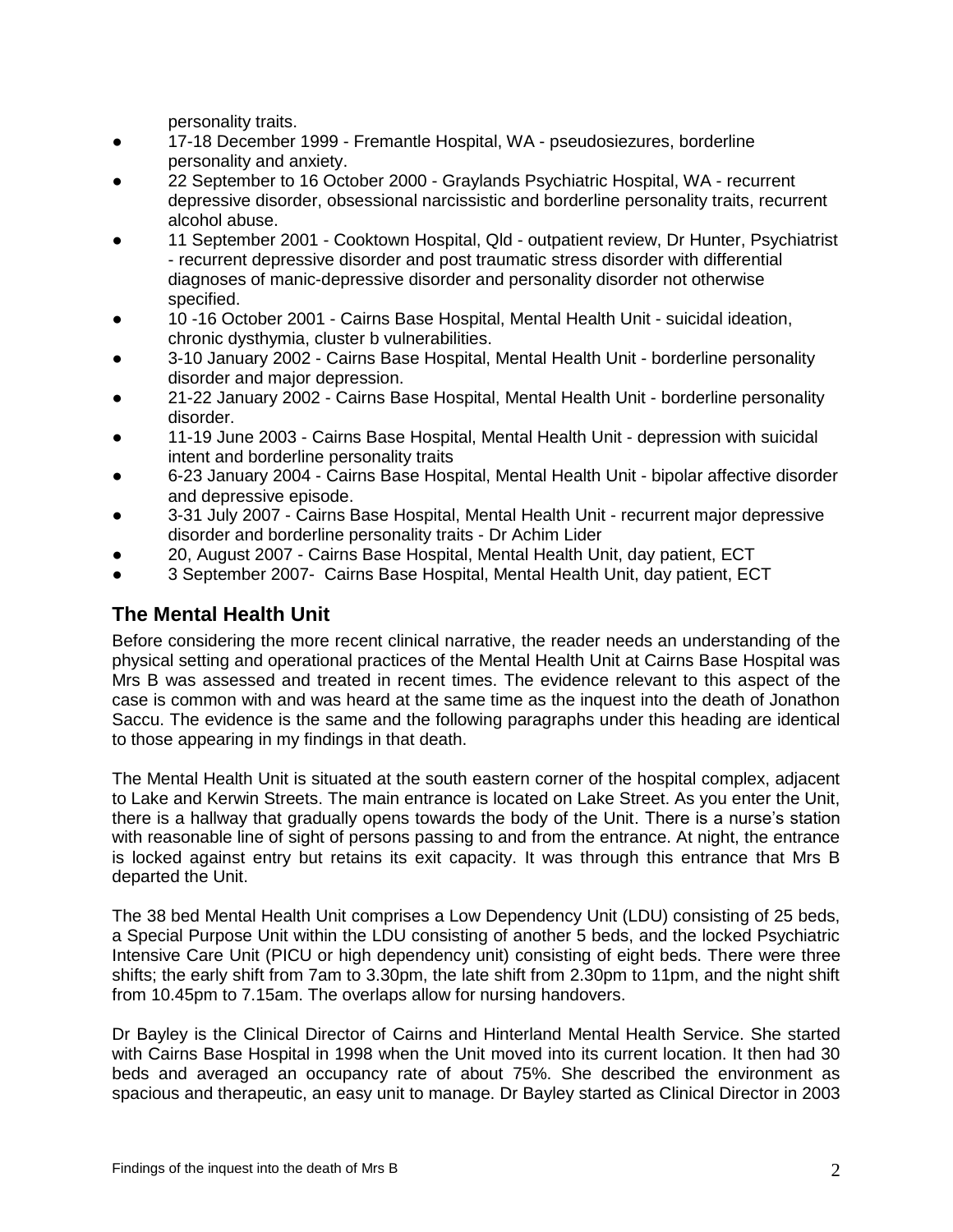and reported that in 2004/2005 there started a trend of increasing numbers of patients, 'general emergency department presentations have gone sky high over the years and mental health presentations have consequently also gone up'. She said that the Unit now had 38 beds in the same footprint with occupancy rates of 106%. Dr Bayley told the court:

We have a very difficult situation where we're managing trying to provide the best service we can to our patients who are ill with an under resourced system, so we have a number of patients awaiting beds in ED at any one time, and it's - it's regrettable. It's actually quite stressful now. So around about - a couple of years before Mr Saccu came in it started to get quite busy, and the staffing was - we were always trying to play catchup with the amount of staff that we had. And it's also been incredibly difficult to get permanent, well-trained staff, you know, medical and nursing, in a regional area.

Patient security was managed by an escalating range of security measures from virtually absent in low risk situations (periodic visual observations every 30 minutes in an open unit) to very intense and strict in a high risk situations (constant visual observation in a locked unit). There are three levels of observations:

- category A constant visual observations one to one observations by special nurse appointed;
- category B intermittent visual observation every 15 min; and
- category C intermittent visual observation every 30 min.

The level of observation of each patient is reviewed on a daily basis.

The observations are conducted by nursing staff. A Clinical Nurse will allocate each nurse a specific time during their shift to complete and record visual observations of all patients over a two hour period. The nurse conducting the observations is required to identify each patient at least once within each period of observation, and then note at the end of that half hour period that they have conducted that observation.

Mr Sweeney, Director of Nursing, reported in his statement:

Properly conducting the observation necessarily requires that the staff member identify the consumer the subject of the observation. Most consumers are photographed upon admission and a copy of the photograph is contained in the patient file. If a staff member is unsure about the identity of any consumer then that staff member can refer to the photograph for confirmation. Occasionally, a consumer will refuse to be photographed. In that event, the staff member conducting observations would be required to inspect the consumer's admission bracelet to confirm his or her identity.

The conduct of observations is not intended to be a passive undertaking. Indeed, staff are encouraged to have interactions with consumers when performing the observations…

The mental health unit has CCTV cameras positioned at the front door, communal areas, courtyard and PICU. There are four monitors, two located on the wall of the nurse's station and two located on a wall in the PICU office. All monitors are divided into four sections to simultaneously show four different areas of the mental health unit on one screen. They are positioned so that they can be viewed only by staff members and not by the public or patients.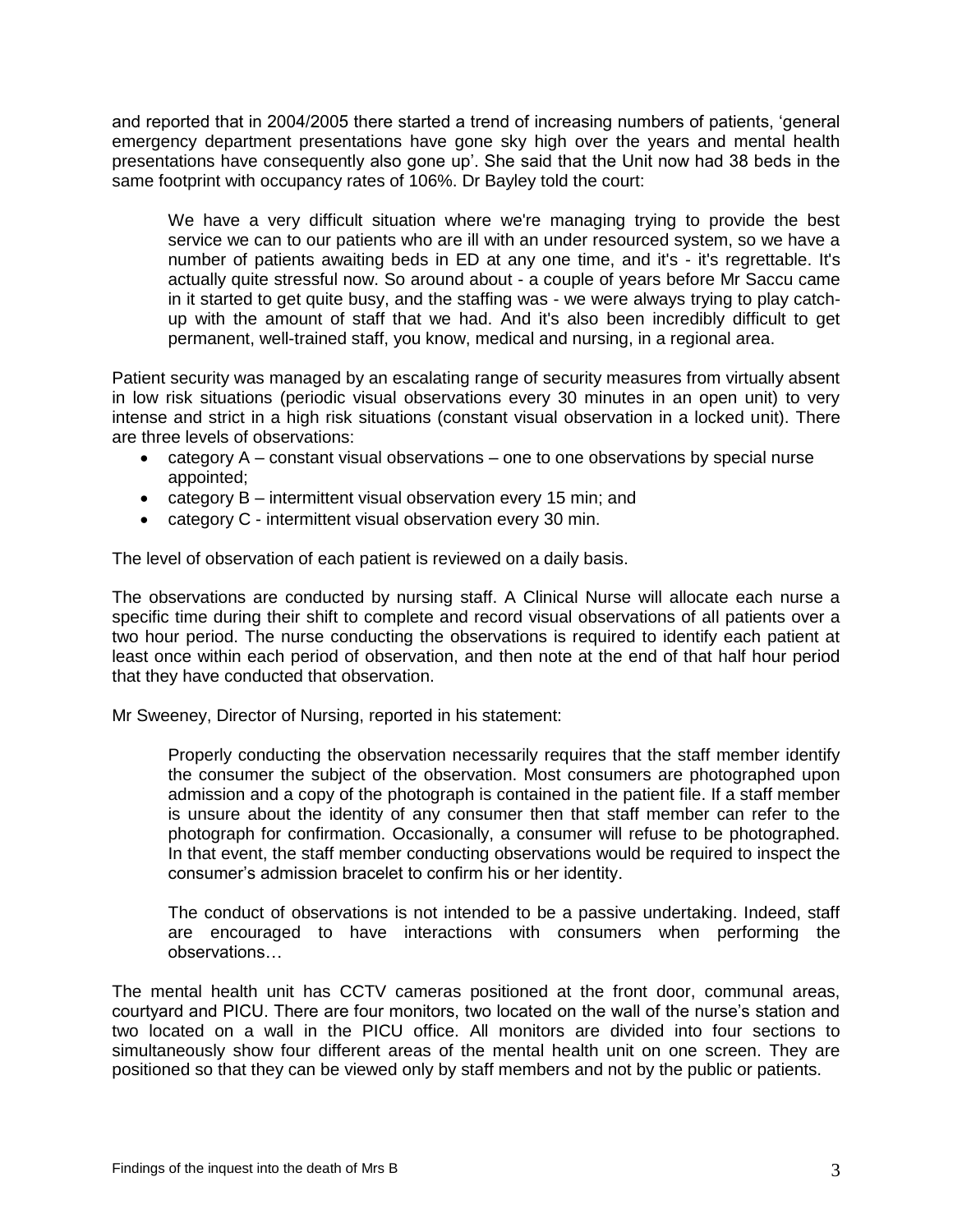#### **Recent Clinical Narrative**

The admissions from July 2007 through to Mrs B's last admission in March 2008 require closer analysis.

Mrs B was admitted to Cairns Base Hospital on 3 July 2007. The following day Mr Lider, then Registrar, reviewed Mrs B with Dr Paterson as scribe. Detailed notes were made of that assessment. A detailed history was taken. Dr Paterson noted from Mrs B's history that she was chronically suicidal and that her most recent episode of agitated and depressed mood lasted 'from last year' to a recent trip to Thailand which she did not enjoy. She was 'chronically preoccupied' with suicidality and this could 'stray' unpredictably into action. Mrs B detailed past attempts at suicide. She also related a history of treatment that included anti-depressants that 'didn't help' and ECT that provided transient help. Mrs B reported thinking and rehearsing a murder suicide scenario – she wanted to shoot her husband then herself. The closest she had come to acting on the impulse was holding a gun in her hands. I note appropriate precautionary steps were taken in response to this disclosure. Mrs B fully understood her thinking was homicidal. It was noted that her judgement was rational and she understood right from wrong. There were no psychotic symptoms and she was noted as 'not actively suicidal'. A mental state examination was conducted and notes made of the results. There were no delusions or hallucinations reported. Another note was made about chronic suicidality. The assessment concluded with a plan for further investigation. There was an acknowledgement of a need to exclude treatment resistant depression. The presence of significant cluster B pathology was noted. The risk of suicide was assessed at medium 'in the setting of ? poor impulse control'. The risk of absconding was also noted. The entry concluded, "Monitor this patients level of risk carefully".

The next nursing entry after the psychiatric assessment was made at 1.40pm and noted Mrs B reporting, in the context of a discussion about a history of suicidal thoughts, she would 'love to just run out of the unit now and get a big knife and slash my wrists'.

On 5 July, there is another lengthy entry in Mrs B's medical records made either during or after Dr Paterson assesses her. More history about her childhood and relationships was elicited. This was presumably to further investigate whether the history supported a cluster B pathology (borderline personality disorder). A mental state examination was conducted. Reference is made to Mrs B not being 'actively suicidal'. The diagnosis of borderline personality disorder is noted.

The next nursing note refers to Mrs B reporting she wants to leave the unit, knows how to slip past the nurses station and guard. She will then buy a knife, go somewhere and finish it off. The nurse concluded her note with a risk assessment of medium for absconding and high for suicide.

The following day, Dr Paterson discussed the case with Dr Stephenson, Consultant Psychiatrist and the decision was made to offer Mrs B ECT notwithstanding only 'transient help' last time.

Throughout these assessments, Mrs B remained on 'Cat B' observations.

The medical notes suggest that Mrs B settled on the ward when there was a treatment plan in place.

However, on the afternoon of 7 July Mrs B absconded. The circumstances of her return are not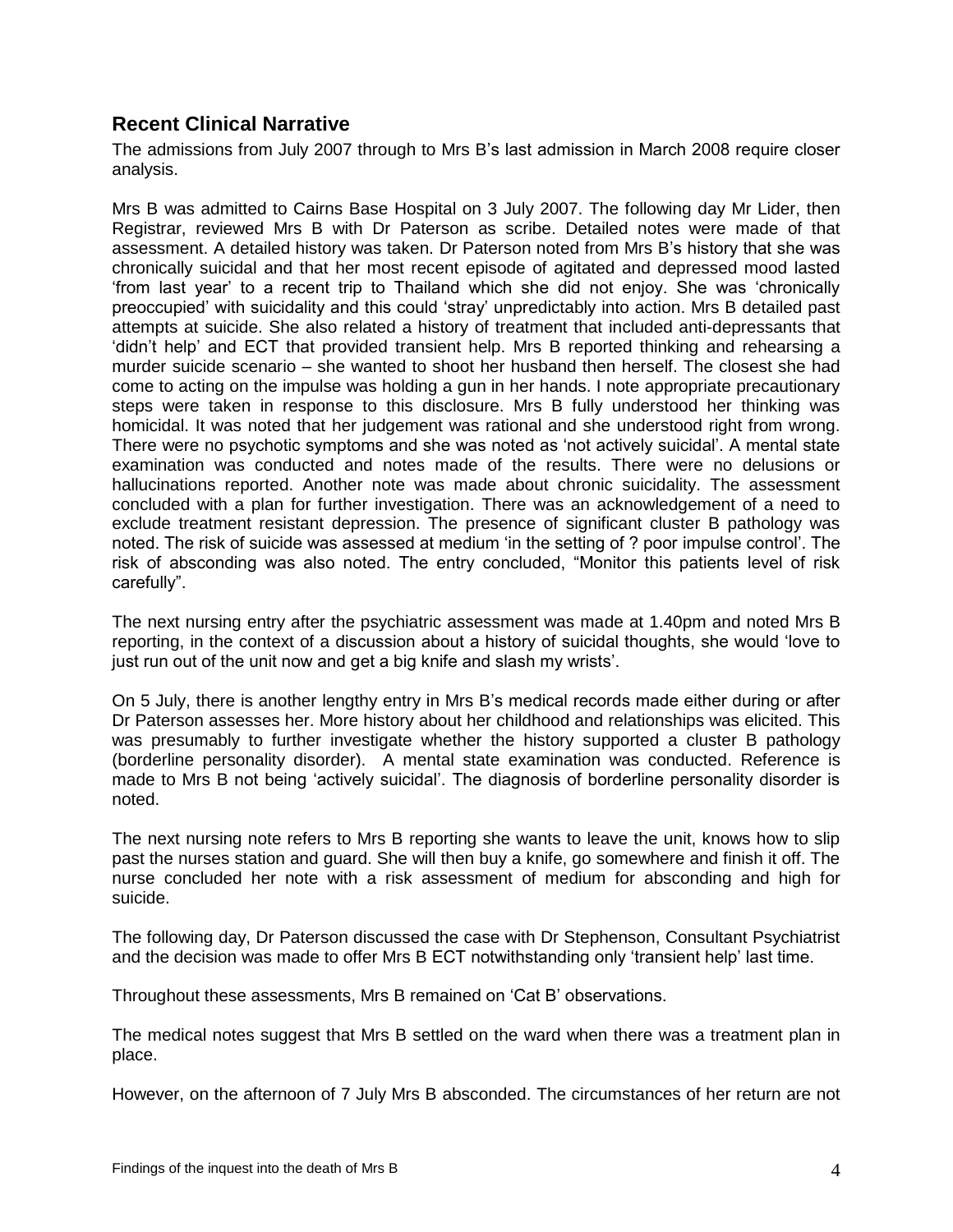noted other than she was brought in by ambulance to the Emergency Department, intoxicated (0.25) with lacerations to the left forearm. Dr Bates, Principal House Officer, reviewed Mrs B on her return to the Mental Health Unit. After noting the nature and extent of her injuries, he recorded the following entries under the heading suicidality:

Acute Impulsive act Unable to explain thoughts apart from 'just wanted to get out of ward' Still agreeable to ECT on Monday Unable to assure safety

Mrs B was transferred to the Psychiatric Intensive Care Unit (PICU) as she remained a high risk of absconding and suicide.

The next nursing entry (8.30pm) records that Mrs B looked the nurse in the eye and said, "Next time I will do it right' and "If I get the chance tonight, I will do it right". She remained in PICU.

Mrs B was regarded as 'actively suicidal' the following day (8 July) in the sense that she expressed anger about her failed attempt at suicide. She remained in PICU on Cat B observations during the morning. However, in the afternoon, she was transferred to the Low Dependency Unit (LDU). The nursing notes of conversations with Mrs B suggest her thoughts remained on suicide. However, she also spoke in positive terms about ECT with an ECT maintenance program that might help with longer-term benefit.

Dr Bates re-assessed Mrs B on 9 July, his first opportunity since her absconding and he immediately canvassed the circumstances surrounding that event. He noted:

Chronic unchanged suicidality, with history of acting out when admitted. Unpredictable suicidal gestures/attempts in setting of chronic fixation on suicide. Presently not actively suicidal.

He also noted:

Monitor risk (high long term suicide and absconding risk – though latter is unpredictable – she is presently unco-operative).

Dr Bates noted he intended to discuss the matter with Dr Lider.

Although Dr Bates left Mrs B as Cat B in LDU, he concluded his entry with the note, " ? Threshold for PICU".

The entries through to 13 July contain references to continuing suicidal ideation including expression of details about manner of taking her life. A psychiatric review on that date refers to an unpredictable but chronic high risk of impulsive self-harm.

Dr Paterson reviewed Mrs B on 16 July and continued her Cat B observations until the risk changed. Over the following days, although there were occasional references to the term suicidal ideation, it was less frequent and not accompanied by any details about how. Further, Mrs B was allowed leave from the Unit for a group (escorted) walk. ECT treatments were continuing at that stage. By 19 July, assessment recorded Mrs B was not actively suicidal and her observations were reduced to Cat C, half hourly. The frequency of intermittent references to suicidal thoughts appears to significantly lessen in the following days. Mrs B was recorded as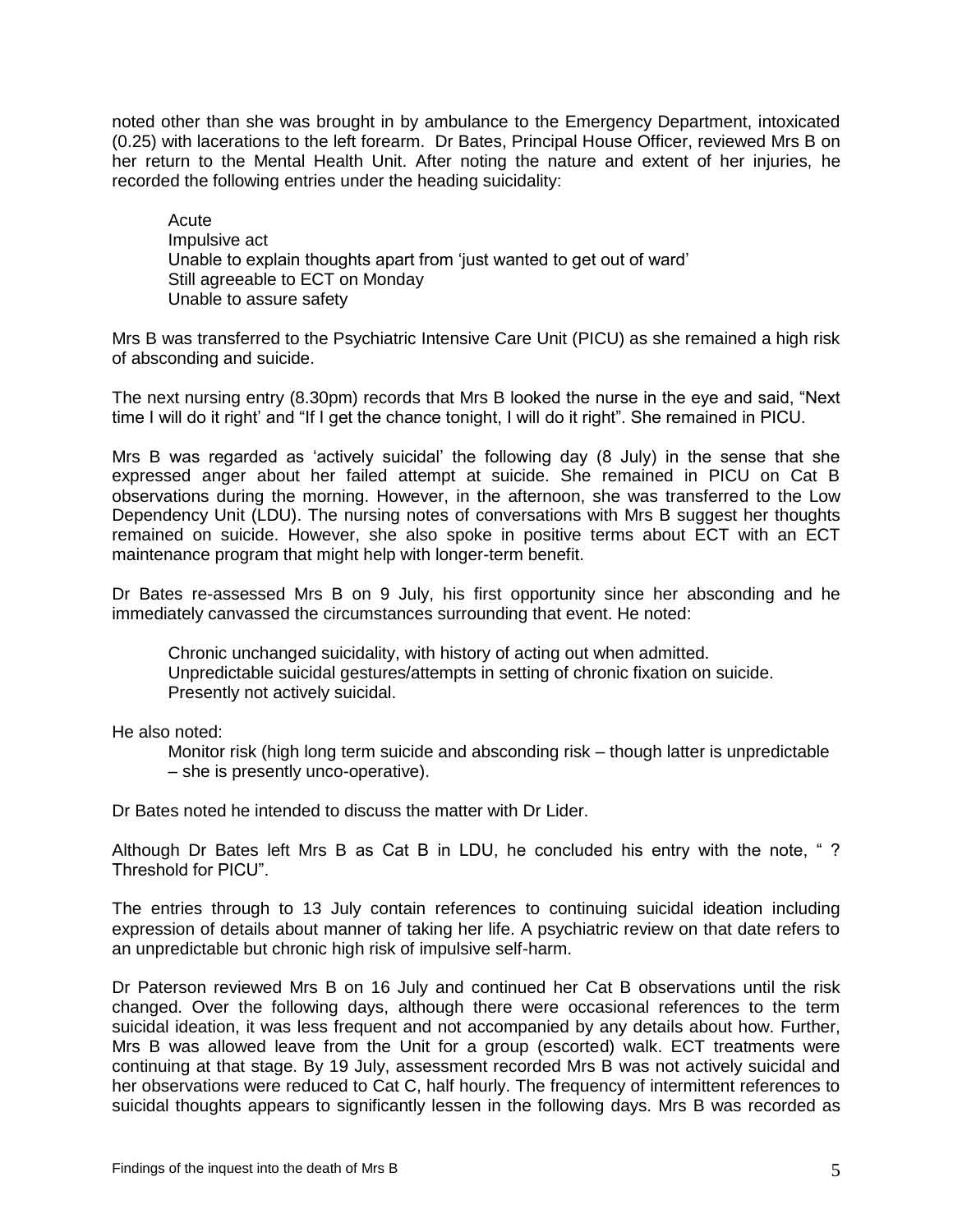enjoying visitors and walks on the Esplanade.

On 25 July, Mrs B is administered ECT number 7 and discharge planning is started. Suicidal ideation is denied. Mrs B was allowed home on weekend leave, returning on 29 July. Her final ECT was on 30 July and Mrs B was discharged home on 31 July. She was managed on discharge through Community Mental Health at Innisfail. Dr Paterson completed the discharge summary and reported the principal diagnosis was recurrent major depressive disorder with the additional diagnosis of borderline personality traits. The treatment plan included a high dose of Efexor and maintenance ECT.

On 29 September there was a change in medication. Mrs B later reported problems with hypersalivation, jaw movements, toothache and anxiety.

By December 2007, she reported she had stopped taking her medication, she was worn out and fed up with life. When asked about admission to hospital under an Intensive Treatment Order, she reported she would simply pretend that she was OK to get out of hospital.

In January, she saw Dr Van Meer, Psychiatrist, and reported continued symptoms with her mouth. By February, she was anxious, depressed and ready to try another medication. Dr Van Meer prescribed an anti-depressant, Escitalopram.

On the afternoon of 11 March 2008 Mrs B was transferred from the Innisfail Hospital to Cairns Base Hospital ("CBH") at the request of her Case Manager in Innisfail Community Mental Health for management of increasingly severe depressive symptoms and increased risk of suicide. Mrs B had earlier that day sought his help, knowing her mental health was deteriorating and concerned for her own safety.

At about 8:30 pm Dr Abeysundera, Psychiatric Registrar, assessed Mrs B in the Emergency Department and found she was suffered from depression with strong suicidal ideation. She was assessed as a high suicide risk if she returned into the community and at a high risk of absconding without leave. He recorded Mrs B as saying, "I have been struggling for a while", "I am going to hang myself", "I am not sad or depressed, I just wanna kill myself", and "If I get a chance I am going to sneak out and kill myself". She reported poor sleep for the past two months, poor appetite, weight loss, poor concentration and hearing voices for the past five days. A Mental Status Examination revealed strong suicidal ideation, auditory hallucinations, poor insight and judgment, and depressed mood.

In consultation with Consultant Psychiatrist, Dr Fritelli, a treatment plan for Mrs B was devised that included transfer to the Low Dependency Unit within the Mental Health Unit when a bed was available and psychiatric assessment for the purposes of an Involuntary Treatment Order. Anti-psychotic medication in the form of Amilsulpride was started and arrangements made for one to one nursing supervision pending transfer to the Mental Health Unit. There was a shortage of beds in the Mental Health Unit. When a bed might become available was not known. A nursing 'special' (one to one nursing supervision) was arranged to accommodate the risk of absconding pending the availability of a bed.

At about 8:35am the next morning (12 March), Dr Pollard, Consultant Psychiatrist, and Dr Walker, reviewed Mrs B. A mental state assessment was undertaken, with a full personal and mental health history being recorded. Dr Pollard concluded that Mrs B was a high risk of suicide and required she be admitted for stabilisation and further assessment. Dr Pollard noted that Mrs B presented with escalating suicidal ideality on a background of mood symptoms – she was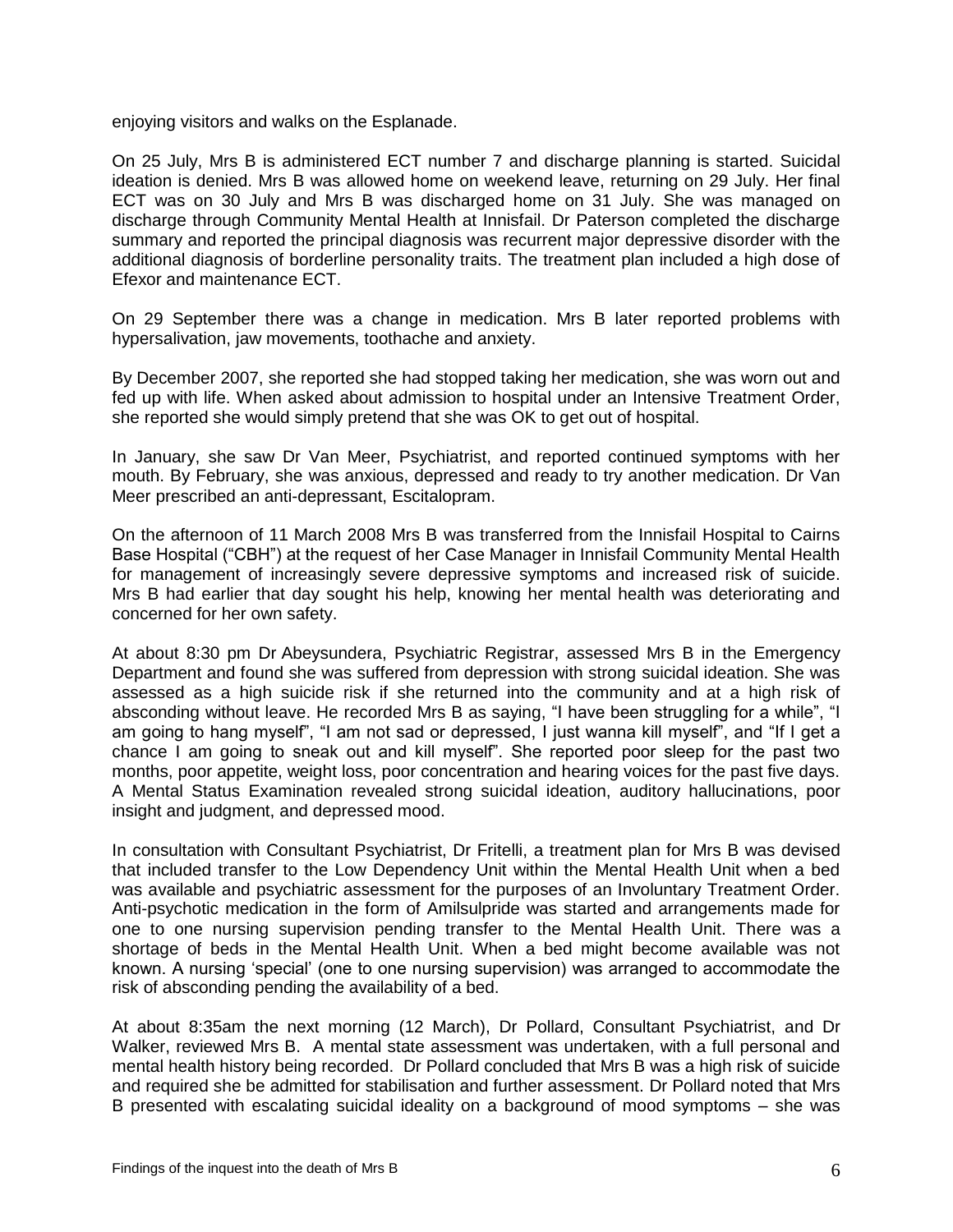angry irritable, depressed, and self hating; but seemed more in keeping with a mixed affective state in the context of a longitudinal history of mood and behaviour disturbance since her mid 20's. He also noted that Mrs B expressed overt suicidal thoughts and had a history of acting out on the same. He admitted her for stabilisation and treatment under an Involuntary Treatment Order ("ITO"). She was started on Quetiapine, an antipsychotic to calm her. Amilsulpride was stopped. Upon transfer to the Mental Health Unit, Mrs B was to be placed on Category B observations. However, a bed had not yet become available.

From 3:00 pm, Registered Nurse Wilson was assigned to carry out special one on one observation of Mrs B. At 6:00 pm RN Wilson took a 30 minute rest break. At 6:15 pm Mrs B left the ward without permission. At about 6:45 pm, her absence of discovered and an Authority to Return was faxed to the Police Service. This document alerted police to the absence of Mrs B. It sought their assistance in finding her as well as authorising her detention and return to the Unit.

At about 8.10pm Police officers returned Mrs B to the Mental Health Unit reporting that she was found at a local Hotel. Dr Abeysundera returned to Emergency and reviewed Mrs B about 10pm. She was then asleep and he didn't wish to wake her since she had settled. The nursing notes record that Mrs B had a histrionic reaction on her return to hospital.

At about 1:30 pm on 13 March, Mrs B was transferred to the Special Purpose Area within the Low Dependency Unit of the Mental Health Unit. Clinical Nurse Eric Atkins completed the necessary paperwork and conducted a clinical review including a risk assessment, mental state examination and individual care plan. Significantly, CN Atkins recorded that Mrs B had impulsive thoughts about killing herself and she planned to buy a rope to hang herself. CN Atkins completed the admission process and settled Mrs B on the ward. At 3.30pm, he noted Mrs B showered shortly after admission, slept and category B observations had started.

At 8.30pm CN Atkins noted:

"8.30 pm. Hears male voices saying derogatory things, "she's useless/no good", also saying she should kill herself. Feels impulsive and cannot guarantee her safety. Bleak outlook on future, can't see beyond today. Able to recognise that she has been at this point before and 'recovered'. Has rested on her bed all day. Poor diet but taking fluids. Category B observations in Special Purpose Unit area. Given information on Involuntary Treatment Order on Mental Health Tribunal process."

CN Atkins made these notes as part of his handover to the next shift and was not further involved in the care of Mrs B.

At 7am on 14 March Registered Nurse Lucy Juler started work in the Mental Health Unit. Mrs B was one of a number of patients allocated to her care for the duration of her shift, to end at 3.30pm.

RN Juler became concerned about the wellbeing of Mrs B, in particular, her worsening suicidal ideation with plans of hanging herself. She reported her concerns to Dr Beth Campbell who, along with Dr Lider, Consultant Psychiatrist, reviewed Mrs B starting about 3pm.

At about 3.15pm RN Juler made notes in Mrs B's medical records about her observations during the shift. Dr Lider and Dr Campbell had not taken the medical records with them into the interview with Mrs B. In her statement, RN Juler transcribes her notes (with interpretations in italics) as follows: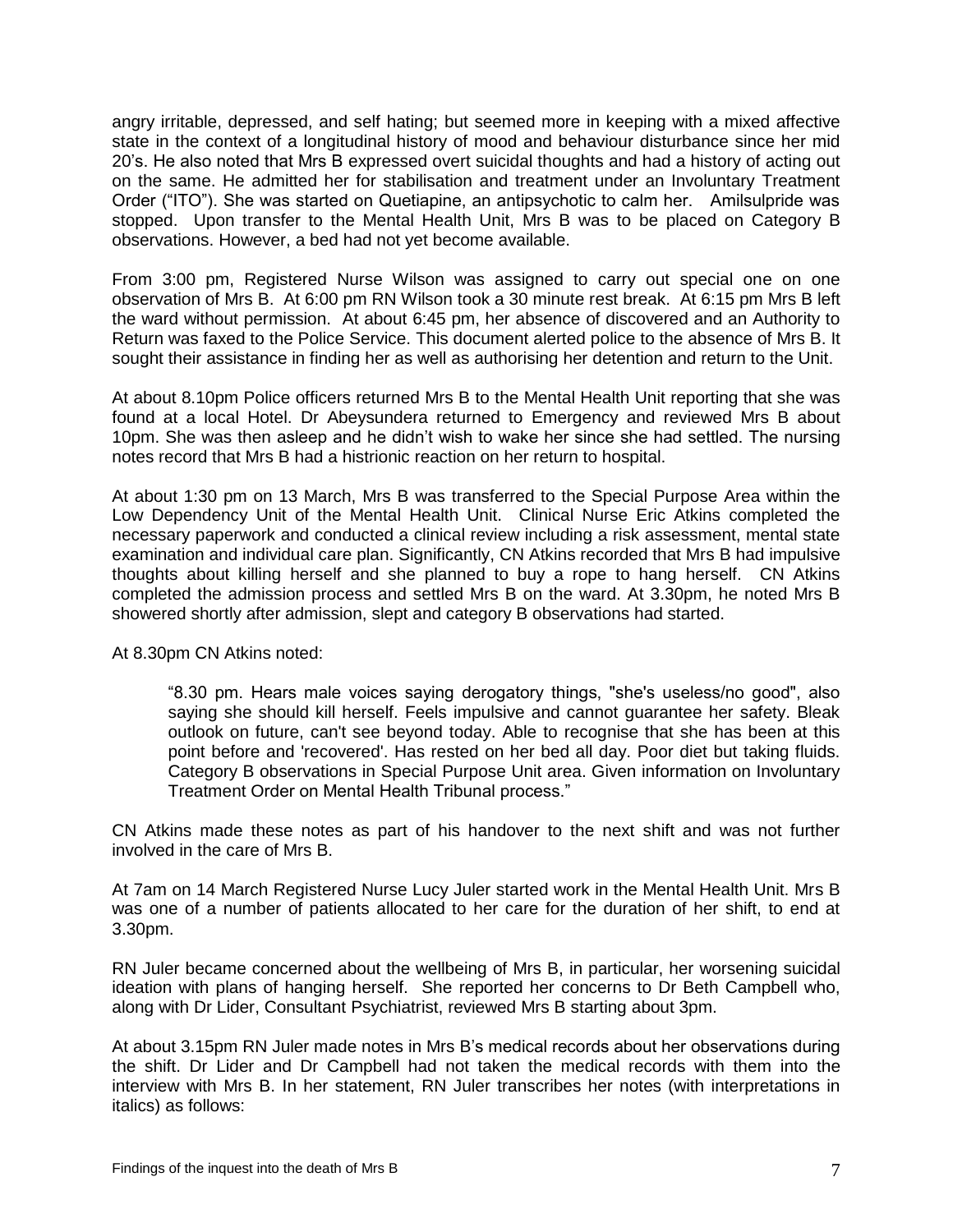"Nursing - reports intense suicidal ideation, worsening since yesterday, has plan of hanging self but states has not acted on this as yet. *[i.e. not tried this at all).* Cannot guarantee safety, would not seek support from staff if needed *[I recall Ms. B stated this)'*  Expressing hopelessness and helplessness re: her situation, particularly as she has "tried lots of different treatments and nothing has helped". States began feeling suicidal on Sunday/Monday in response to a difficult work situation, and perception of the world/others being very negative - stated had not felt suicidal for 4/12 *[i.e. previous 4 months).* Describes self as "surviving" life, has lived with depression for 16 yrs, and that life is no longer worth living. Perceives she has a very poor quality of life. Dr Campbell aware and is to f/v *[i.e. I had informed Dr Campbell of my observations of Ms. B during my shift and that she was to review Ms. B. I recall that I had also informed the Team Leader, I'm unable to recall who the Team Leader was on this day).* Mrs B had breakfast but declined lunch - states "I cannot eat anything at all - helping self to fluids. Commenced on food chart. *[i.e. commenced monitoring what she was eating).* High risk of suicide/ DSH *[DSH is an acronym for deliberate self harm].* Became tearful very briefly, but on the whole affect is incongruent with speech content, appearing calm and 'matter of fact' when describing experience."

At the conclusion of the interview with Mrs B, Dr Campbell discussed with Dr Lider his impressions and wrote a synopsis of the assessment in the medical records. She showed a copy to Dr Lider and he accepted the note as accurate.

Based on that note, Dr Lider reportedly considered Mrs B had chronic suicidality, ongoing risk, and borderline personality disorder with narcissistic traits. During the examination, Mrs B told Dr Lider that she has "planned a suicide – hanging and had written note (to family)". She expressed ongoing inability to guarantee her safety.

Dr Lider concluded that Mrs B's behaviour was not significantly different to that observed in outpatient clinics and other admissions. Dr Lider recalled Mrs B's presentations in November 2007. He considered she was not at acute high risk of self-harm. Mrs B's medication was adjusted and the plan was for her to remain in the Unit under an ITO on Category B observations.

By 3:30 pm Mrs B had absconded and her medical file noted she was absent without permission.

Between 3.30 and 5pm the Acting Team Leader for that shift took steps to confirm the absence of Mrs B and when confirmed, completed the necessary paperwork. Dr Nentjes, the on call Consultant Psychiatrist, attended the unit about 5pm and authorised police assistance in finding and returning Mrs B. Police were faxed an Authority to Return.

#### **Management of the Risk of Absconding and Suicide**

With the benefit of a better understanding of the clinical narrative, a number of issues arise:

- The and reasonableness of the assessment of Dr Lider, in particular, the level of observations;
- The opportunity for better monitoring of the entrance to the Unit.

However, before addressing these substantive matters, a few preliminary matters need to be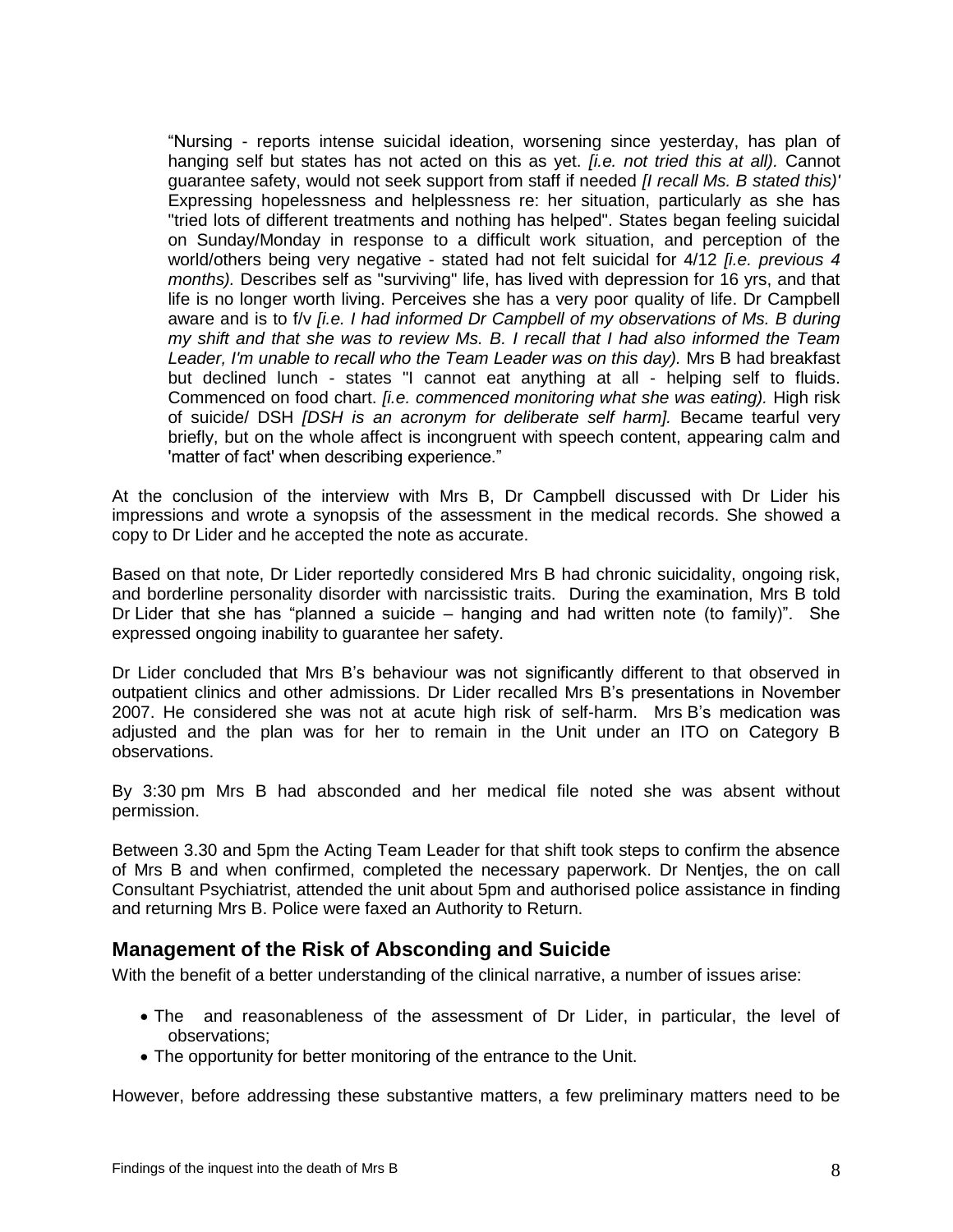#### addressed.

Although there were differences of opinion between treating psychiatrists in the past as well as between Drs McVie and Bayley as reviewers, they agreed the priority on admission of Mrs B was to treat the symptoms with a view to moderating acuity and stabilising her as soon as possible. Whether Mrs B suffered treatment resistant recurrent major depression or a personality disorder or a combination of both, initial attempts to manage her on medication in a supportive and safe environment were reasonable and appropriate. Her response to medication might have been different depending on her condition, but at the early stages of admission, no immediate alternative course was available.

As Dr Bayley described, both conditions can give rise to acute suicidality and require close observation for different reasons.

Dr Pollard explained that although he thought Mrs B's history suggested a diagnosis of a major depressive disorder, she was experiencing increasing suicidality and felt unsafe. It was more important to treat the mood symptoms whether as a component of a depressive disorder or personality disorder.

There was a consensus amongst Psychiatrists about the meaning of 'chronic' and 'acute' risk of suicide. However, occasionally the term 'high' was used in relation to risk. The relationship between 'acute' or 'chronic' with 'high' was not clear. Some practitioners referred to risk as high without reference to acute or chronic. I exclude any mention of nursing assessments, which involved the use of templates and assessment tools which use scales of low – medium – high and adopt uniform terminology. However, I would have thought an integrated approach would lead to consistent use of understood terminology between nursing staff and clinicians.

In the context of Mrs B, Dr Pollard would use the terms acute and chronic. For a client with a long history of suicidal behaviour and thinking, he would use the term 'chronic risk'. For periods of escalating thoughts and preoccupation with suicide prior to admission, he would use the term acute risk. As to the use of the term 'high' risk, Dr Pollard explained that he intended to convey there was a substantial risk of suicide. Dr Campbell expressed a similar understanding. However, some clinicians appeared to use the term 'acute' in a context that suggests a meaning similar to 'high'.

There is room for greater consistency and uniformity amongst nurses and clinicians. However, those differences did not contribute to any confusion in the present circumstances.

#### **The Assessment by Dr Lider**

There is an important introductory remark that must be made at this point. The mere fact of Mrs B absconding immediately after the assessment of Dr Lider does not mean his assessment of risk was wrong. It was an assessment of risk and even low risks may eventuate. However low the risks of absconding and suicide, it remained a possibility.

The basic clinical narrative was addressed earlier in my findings. It will be recalled that Dr Lider assessed Mrs B. Although he concluded she had chronic suicidality, was an ongoing risk, had planned a suicide and was unable to guarantee her safety; her presentation was similar to earlier presentations and she was not an acute, high risk of self harm. She was to remain in the LDU under category B observations.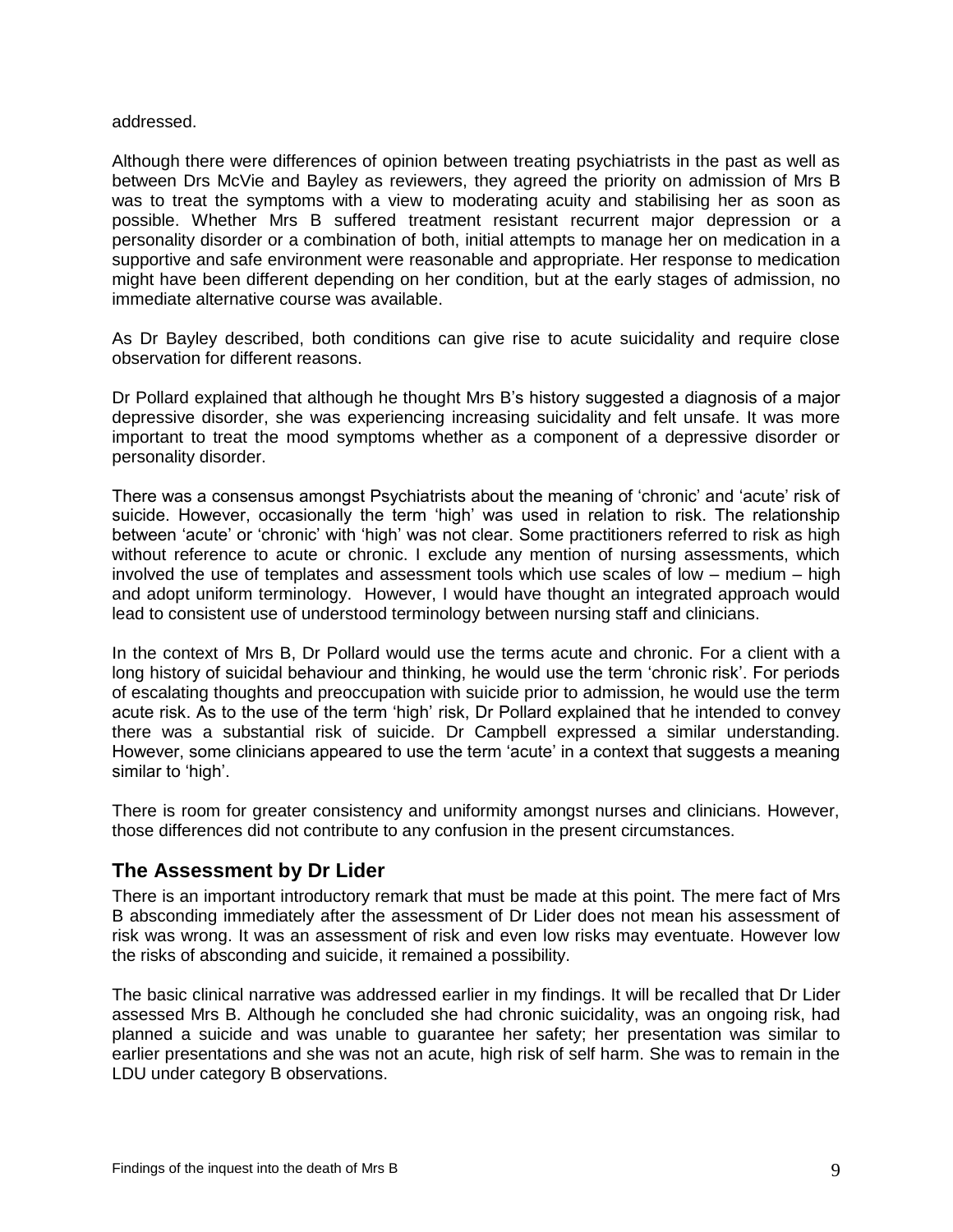Dr Campbell played a minimal role in the review of Mrs B. Dr Lider, as the Consultant Psychiatrist, conducted the assessment. Dr Campbell referred to Dr Lider as the principal decision maker. In evidence she reported her role as more akin to a scribe for Dr Lider except she didn't have the medical records with her. She completed an entry in the medical record at conclusion of the assessment, which Dr Lider sighted and approved without modification or addition. The entry contains the final impression and does not contain any detail about recent history (since the last psychiatric assessment) including the circumstances surrounding the recent absconding. Nor does it include any detail about a Mental Status Examination. Dr Lider gave evidence to the effect that the elements of a Mental Status Examination were taken into consideration during the interview with Mrs B. He did not articulate his observations relevant to the mental state examination for Dr Campbell to note. In the course of his statement dated 25 November 2001, Dr Lider reported on the nature and extent of his examination based on reference to the note made by Dr Campbell and did not specifically refer to a Mental Status Examination. However, in evidence and during examination about the thoroughness of his examination, Dr Lider was adamant that a mental state examination was conducted, as it was a standard practice. The other omission from the entry relevant to this assessment is any reference to the circumstances of the earlier absconding. Dr Lider gave evidence to the effect that he did not inquire of Mrs B about those circumstances, how she felt and what prompted her to abscond. He considered that information to be of limited value.

In the absence of detailed notes of the assessment, there is no opportunity to compare and contrast how Mrs B presented on this assessment with presentations in earlier admissions which are substantially more detailed in the medical records. We are left only with the final impression or conclusion of Dr Lider.

In a broad sense, Mrs B's presentation on this occasion was similar to earlier admissions. However, that broad comparison does not assist with any understanding of acuity at the time of her last assessment.

During the admission in July 2007 Mrs B absconded from the Mental Health Unit and on return with self inflicted wounds to her arm, was placed in the PICU for a day or so until she settled. Two days later, Dr Bates canvassed the circumstances of her absconding; assessed Mrs B was still a high long term risk of suicide and absconding. Although she had been transferred to the LDU, he queried the threshold for admission to the PICU. The risk of suicide and absconding was closely monitored over the following week. Clearly, Dr Bates thought there was a question mark about her proximity to the threshold for admission to PICU in light of the continuing high level of risk.

The absence of Mrs B's medical records during Dr Lider's assessment raised a concern about whether the full history of her admission was available to Dr Lider and considered before concluding his assessment. According to the evidence of Dr Campbell, the file was retrieved and the entries made in it with Dr Lider after the interview with Mrs B. Neither had any clear recollection of the extent to which the file was considered. This is understandable given the passage of time.

In response to the opinion of Dr McVie, Dr Lider told the hearing that there was the opportunity to put Mrs B on a 'one to one nursing special'. However, he did not consider there was a need for that level of observation. Further, Dr Lider told the hearing that PICU was not an appropriate environment to treat a depressed patient. The PICU was a place for very aggressive or very agitated patients suffering from either psychosis or antisocial behaviour. It was accepted that at the time of Mrs B's assessment, admission to PICU was not an option. The issue is whether or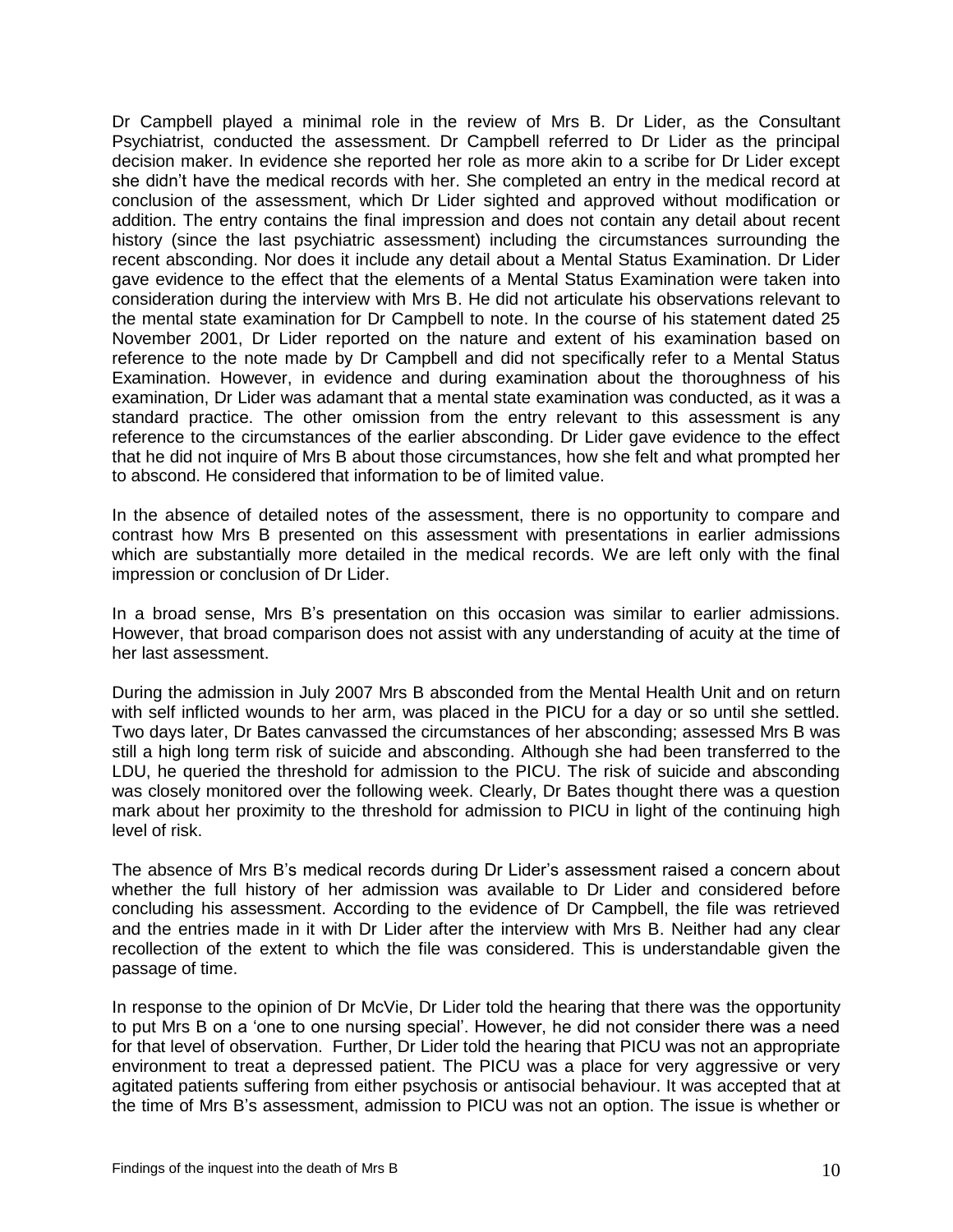not a one to one nursing special should have been arranged.

Dr Lider was also asked questions about his use of terminology to express the risk of suicide and absconding. He described acute as actual, immediate and direct risks, the 'here and now' or immediate symptoms of a mental illness. In contrast, chronic risks are persistent over the long term and not normally treated in hospital but in the community. He concluded an acute risk requires acute treatment.

When Dr Lider was asked what he would expect to see Mrs B demonstrating before regarding her as at an acute risk of suicide, he responded by reference to examples. A patient admitted to the Emergency Department continuously expressing a wish to die, unable to react to anything else, fixated on their wish to die and their own thoughts. Their problems are secondary. He also referred, by way of another example, to a patient in the Intensive Care Unit who has overdosed and questions why doctors didn't let them die.

Dr McVie, Consultant Psychiatrist, conducted a review of the clinical management of Mrs B by reference to the medical records and prepared a report which was admitted into evidence. Dr McVie expressed a preference for a diagnosis of treatment resistant recurrent major depression or a bipolar type II affective disorder. She thought that Dr Lider's conclusions and entry in the file shortly before Mrs B left the ward were, retrospectively, clear evidence of error of judgement. Dr McVie expressed a preference for close observations (1:1 or placement in a High Dependency area of the ward) for the first few days of admission until response to medication could be established or ECT could be recommenced.

As to the reference to an error of judgement, Dr McVie expresses an important qualification, namely hindsight.

Dr McVie concluded her review as follows:

"In summary, the file information is consistent with Ms B having suffered with a severe mental illness for the last 17 years of her life, commencing at age 35. The main features were recurrent suicidal ideation, depressed mood, hopelessness, low self esteem, poor concentration, sleep disturbance, agitation and in later years intrusive thoughts, a belief her husband and family would be better off without her, and (although most assessment specified no psychotic features), there were clearly documented auditory hallucinations in her last admission. At times, possibly during exacerbation of her illness, she displayed borderline personality features, notably self harming, irritability and she was considered impulsive. Though her suicidal behaviours were often described as impulsive, there appears to be considerable thought and planning associated with them. There is no documented history of personality dysfunction prior to age 35 making a primary diagnosis of borderline personality disorder less likely. There is also a history of obsessional personality traits, which often are associated with depressive illness and can predict poor prognosis. Through my retrospective analysis, I would prefer a diagnosis of treatment resistant recurrent major depression or a bipolar type II affective disorder. Ms B's history and her documented interactions with mental health staff suggest an above average intellectual function, with some evidence of selective disclosure of symptoms. I think it highly likely she was bordering on psychotic, at least during her last admission if not on previous occasions. Her self-medication with alcohol to alleviate her anxiety is clearly documented but does not seem to have been given the prominence it required in terms of association with risk of suicide."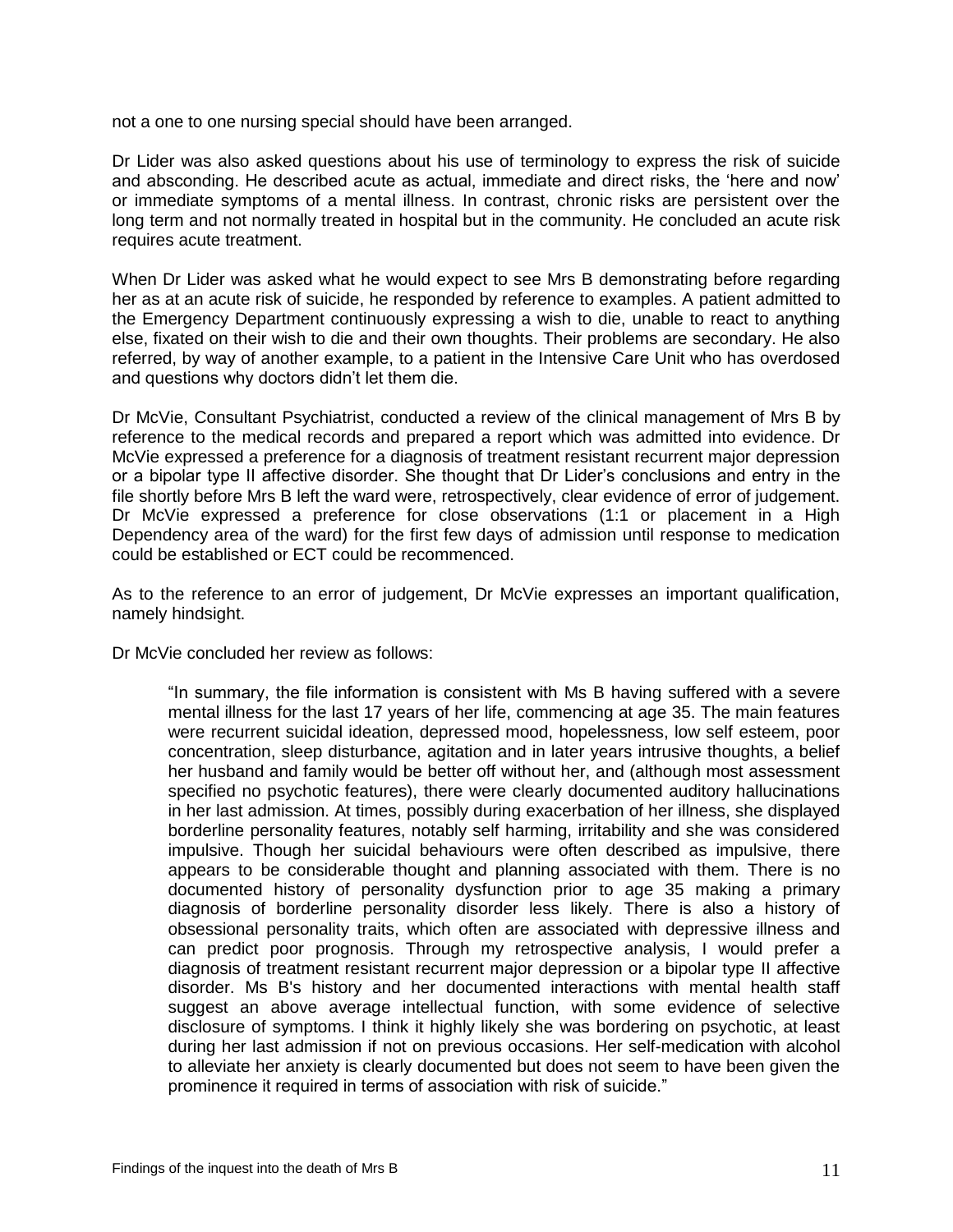It is important to note the references to considerable thought and planning associated with Mrs B's suicidal behaviour, her above average intellectual function and capacity for selective disclosure of symptoms.

As to the level of observations, Dr McVie reported:

"Having regard to Ms B's complete history, her very recent absconding from the ED (and being found consuming alcohol), her absconding on day 4 of the admission in July 2007, the intensity of her suicidal ideation, the comments to the case manager that she did not expect to come out of hospital this time, the "new" symptom of derogatory auditory hallucinations, the presence of a collection of symptoms which would be consistent with a DSM IV diagnosis of Major depression, and the fact she had been off medication for several months, I would have preferred her to be on close observations (1: 1 or in the High Dependency area of the ward) for the first few days of admission until response to medication could be established or ECT could be recommenced. I note Ms B was purported to have been on 1: 1 observations in the ED under a "nurse special" (Dr Bayley's report …). It is not clear how she was able to abscond in this situation."

Dr McVie placed considerable reliance on the observations of RN Juler in concluding that there was significant evidence of acute suicidality. She also gave evidence that she would have explored with Mrs B the circumstances of her earlier absconding.

Under cross-examination, Dr McVie agreed with the suggestion that the clinician who examined Mrs B was in a better position to asses her condition and acuity of symptoms.

Understandably, the opinions of Dr McVie were challenged. Dr Bayley, Clinical Director and Consultant Psychiatrist, Cairns and Hinterland Mental Health Service undertook a review of the clinical management of Mrs B and provided a report to the court. In her report dated 17 November 2008, Dr Bayley explained that on admission to the Mental Health Unit at Cairns Base Hospital, there is the option of admission to the locked Psychiatric Intensive Care Unit (PICU) or the open Low Dependency Unit (LDU). The PICU has eight beds and has a higher nurse to patient ratio compared with LDU. All patients admitted to the CBH PICU are automatically placed on Category B Visual Observations. The Cairns and Hinterland Mental Health Service policy is to use admission to the PICU only as a last resort when all other less restrictive treatment options have been tried. Only very ill and high risk patients are generally admitted to the PICU. Most patients prefer to be on the LDU for reasons of personal freedom and sense of therapeutic empowerment. Deciding when to admit patients to PICU or LDU requires constant assessment and balancing of respect for patients' civil liberties, trying to help them take personal responsibility for their behaviour, and treatment; versus the need to keep them safe and secure in a potentially unpleasant locked environment.

Dr Bayley reported that admission of Mrs B to the PICU would have been considered but LDU admission was preferred in her situation to attempt to treat her in the least restrictive way and to engage her in a positive therapeutic alliance. Further, it would have been counterproductive to Mrs B's mental health to nurse her in a cramped locked environment with highly psychotic and disorganized fellow patients.

Within the LDU there is a Special Purpose Area ('SPA') comprising a 5 bedroom area sectioned off from the rest of the LDU by a separate entrance. It allows high patient visibility and is close to the LDU nurses station. It is used to nurse the elderly, adolescent or vulnerable and fragile patients.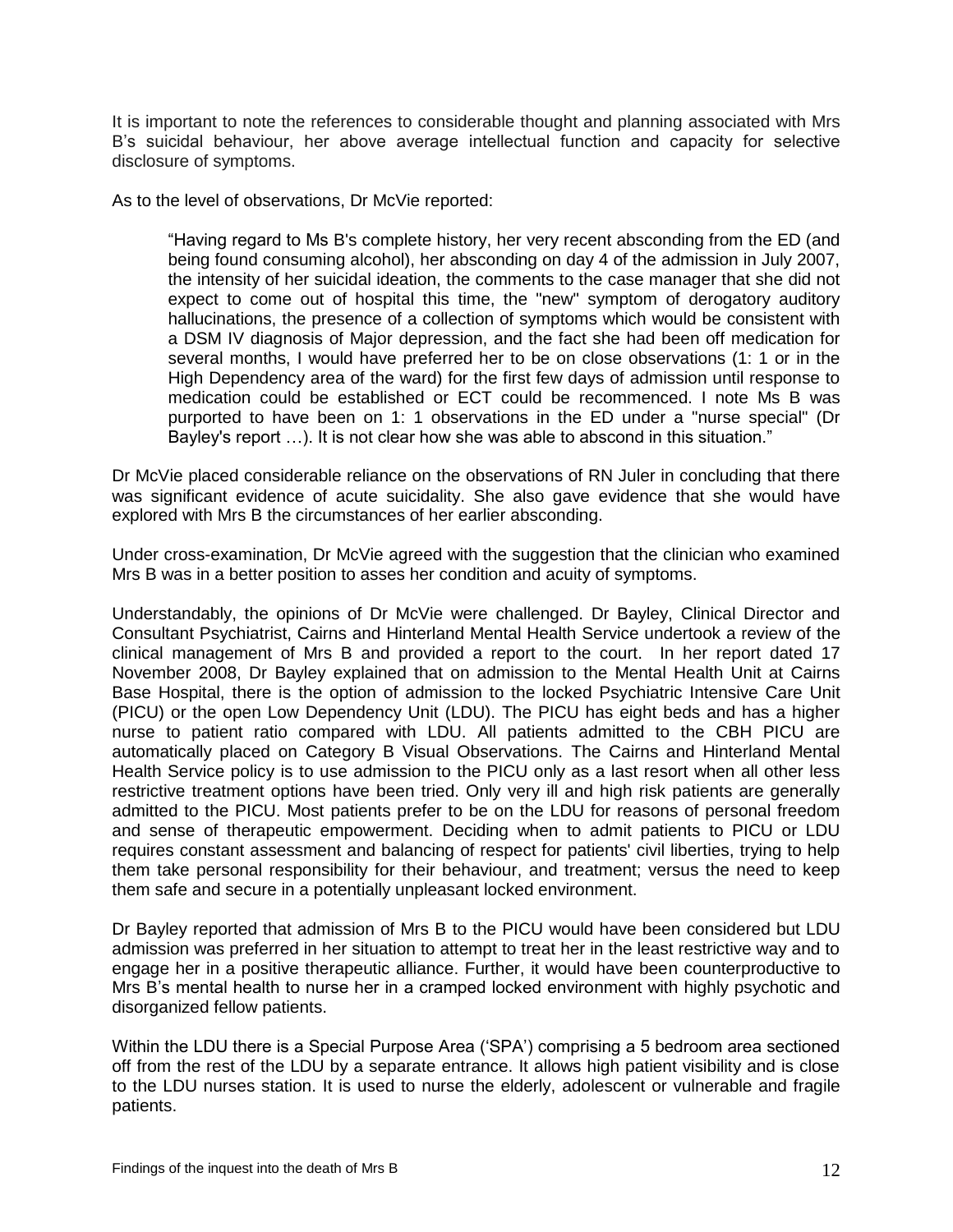According to Dr Bayley, Dr Lider's placement of Mrs B in SPA on 15 minute observations was a clear indicator that whilst it was not thought Mrs B was at extreme, immediate risk of suicide, she needed more attentive nursing to ameliorate the instability of her mental state.

Dr Bayley reported on the balancing exercise applicable to Mrs B:

"All psychiatrists practicing in acute mental health inpatient units will agree managing the suicide risk of patients with Borderline Personality Disorders is one of the most challenging situations faced in clinical practice."Overdo" the external control and the patient becomes regressed and more suicidal. "Under-do" the external control and the patient is at risk of impulsive self harm. Managing patients with psychotic symptoms as a consequence of Schizophrenia is, by contrast, much less clinically challenging.

Many Psychiatrists advocate not managing patients with Borderline Personality Disorders as MHU inpatients. They argue that patients with Borderline Personality Disorder should be managed only in an outpatient setting. Other psychiatrists argue that patients with Borderline Personality Disorders should only be managed with extreme long-term inpatient admissions in specialist units.

In contemporary Australian clinical psychiatric practice most would adopt the middle ground approach as was done by Dr Lider for Mrs B: aim for short admissions for containment of distress, management of affective symptoms, encouragement of patient taking personal responsibility for emotions and behaviours, and at engaging in appropriate longer term outpatient therapy.

Psychiatrists also often have to tolerate risk with patients such as Mrs B, to allow a positive long term therapeutic outcome. Hence, Dr Lider took the 'middle ground' approach with regards external control of Mrs B during her last admission."

Dr Bayley concluded that Dr Lider's assessment and management plan was well within the limits of normal Australian clinical, psychiatric practice.

In addition to her reports, Dr Bayley gave evidence at the inquest after hearing the evidence of other witnesses, particularly the circumstances of her earlier absconding and the observations of RN Juler. She said she was of two minds about whether her assessment and management of Mrs B would have been any different to Dr Lider. However, she conceded that the notes of RN Juler were relevant to the assessment of suicidality. If she saw the same features as RN Juler, she might have put Mrs B on closer observations. However, as a note of caution, Dr Bayley reported that it was not unusual for different clinicians to see different mental health symptoms and for differences in presentation between nurses and clinicians. Dr Bayley reported she also would probably have explored the circumstances of the earlier absconding, as that information might have been relevant to risk of suicide.

It will be recalled from the clinical narrative that Dr Pollard assessed Mrs B in the Emergency Department and planned for Cat B observations on transfer to MHU. He explained that although Mrs B struggled to maintain control of her symptoms, direct supervision can be intrusive and damaging. In patients with a history of acting out their distress, they can regress, becoming more difficult and risky to themselves. Dr Pollard considered it part of the negotiation on admission to get the client to talk about how they feel and then the doctor has to make a judgement call. He said that Mrs B had a history of increasing self harm when hospitalised, a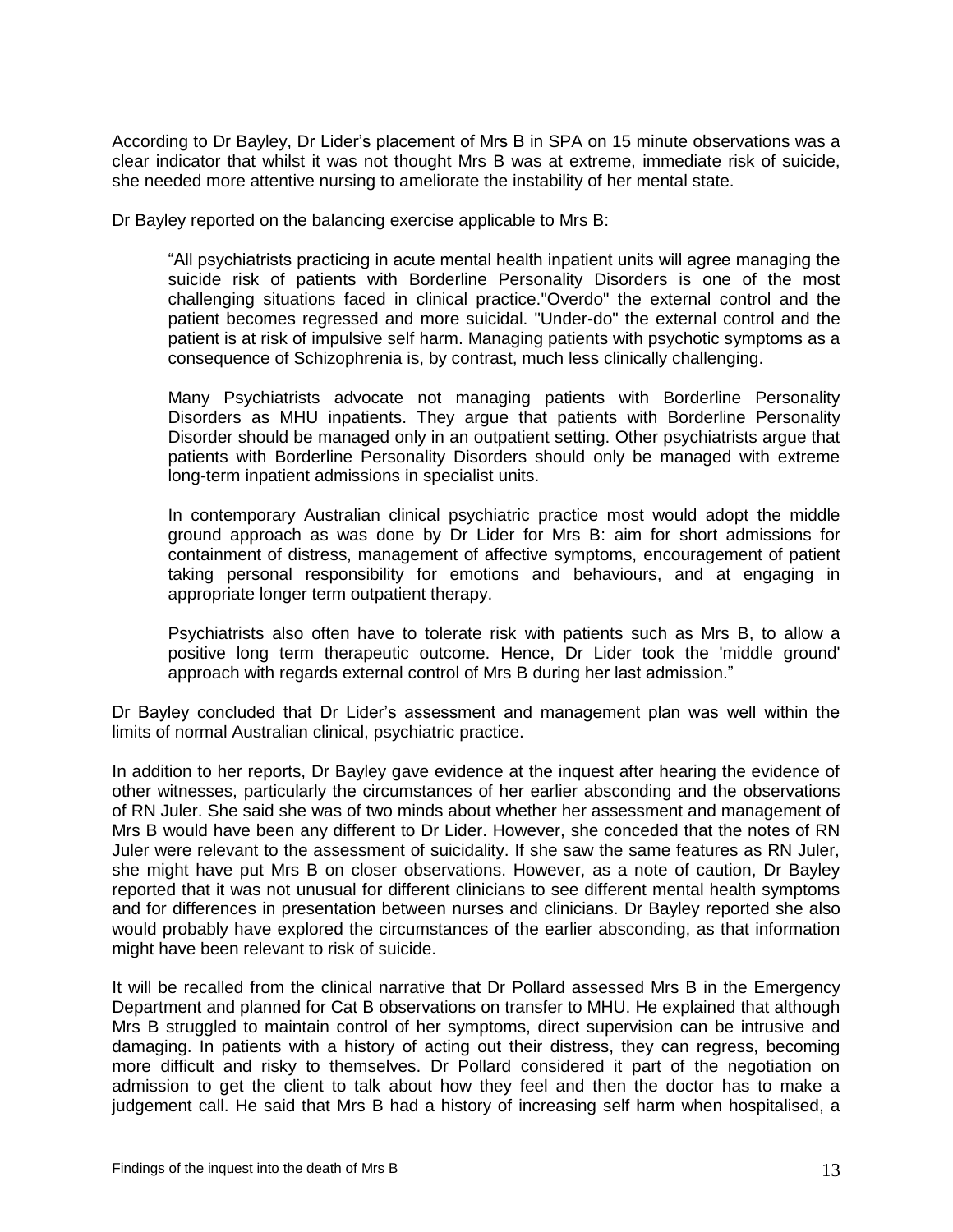warning that hospitalisation was itself an environment that increased her self damaging behaviour.

Dr Pollard was informed of the circumstances of Mrs B earlier absconding and asked to comment on the benefit of investigating with Mrs B why she absconded. He told the court that the incident confirmed the unpredictable and impulsive nature of her behaviour; and it would be helpful to find out why she left and to document it. Although, he said 'sometimes the whole picture can get lost the next morning'.

There are a number of features of Mrs B's presentation that would tend to cumulatively suggest that she was at a high risk of suicide at the time Dr Lider assessed her. However, the treating and reviewing Psychiatrists were particularly mindful about the need to create the most therapeutic and least restrictive environment in order to moderate self harming behaviour.

I also have serious doubts about whether Mrs B presented in the same manner to Dr Lider as she did to RN Juler. Her absconding from the Mental Health Unit was immediately after the assessment. She is variously reported as demonstrating considerable thought and planning associated with suicidal behaviour and capable of selective disclosure of symptoms. It seems to me entirely plausible that she had insight into how serious her condition had become and was selective in her disclosure during the assessment, ensuring the level of observations did not change and interfere with any plans to opportunistically abscond.

It is precisely these sorts of situations where the opportunity to intervene falls back onto the monitoring of the entrance to the Unit.

#### **Monitoring the Entrance**

The analysis of the evidence and findings from that part of this inquest that was heard jointly with the inquest into the death of Jonathon Clarence Saccu is the same and is recited in the following paragraphs.

The question of monitoring the entrance to the MHU is not without its difficulties.

There is a degree of sensitivity amongst mental health clinicians and advocates when dealing with restrictions on patients. Dr Bayley told the court:

… we're trying to create a therapeutic environment, not a prison, and that's something that we often struggle with, but to - it is a state-wide Queensland Health policy which I've had expressed to me by the Director of Mental Health in Queensland - Aaron Groves is in the substantive position but currently on leave - that his opinion and ethos is that we try and have open units where possible to promote recovery and treatment in the least restrictive alternative in a hospital - you know, rehabilitative setting rather than a locked away setting…

Although the issue returned to monitoring the entrance as opposed to locking it, Dr Bayley emphasised that the senior clinicians and nursing staff had discussed this issue for a very long time and whether it was locked or closely monitored, there was an overriding concern about how that might impact therapeutically on patients like Mr Saccu who suffered acute episodes of fear and anxiety about being locked up, patients who ultimately had to be transitioned back to the free environment within the community.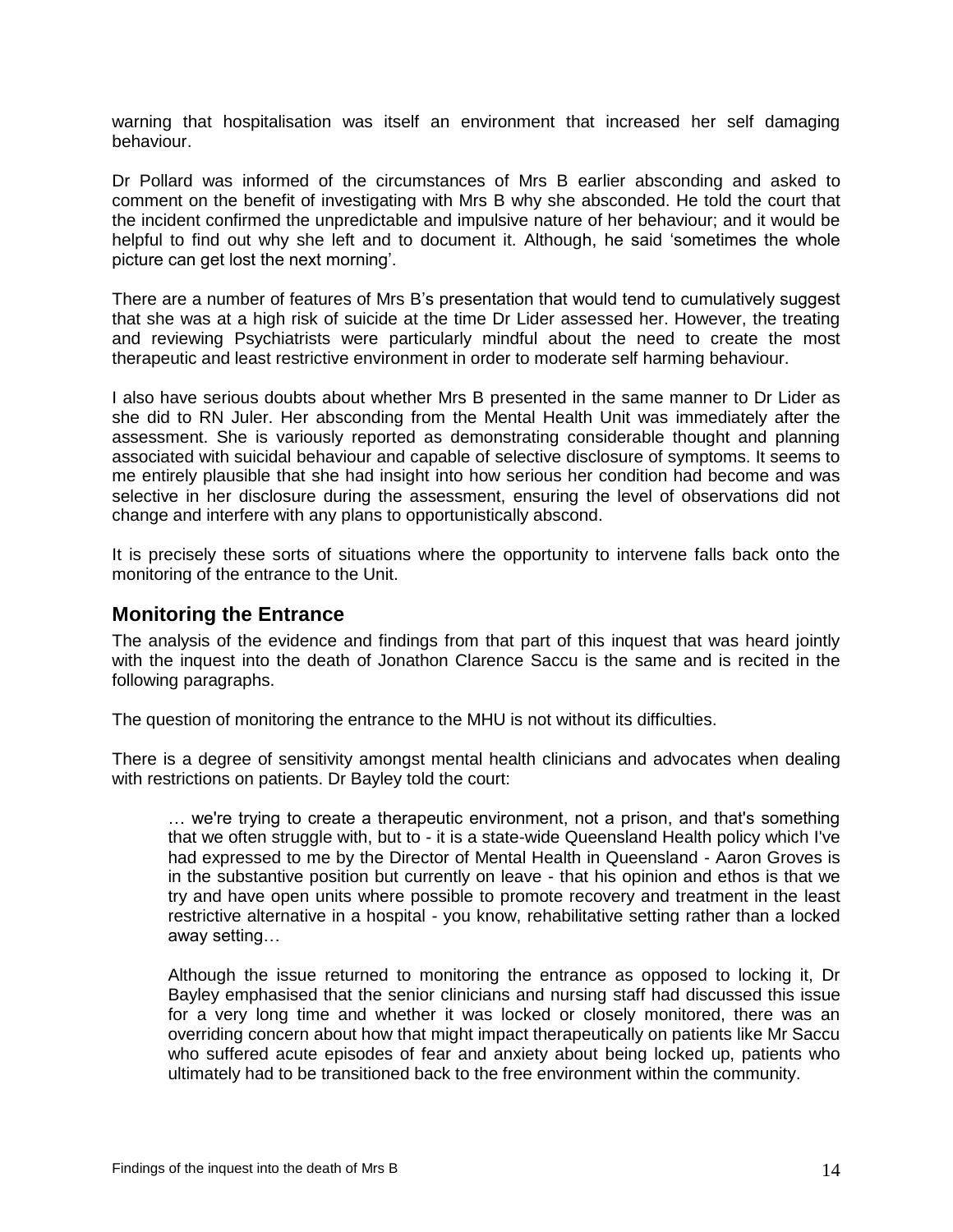Dr Bayley earlier stated:

It's difficult because this is a hospital. We're trying to create a therapeutic environment for people. It's not a prison. And, you know, we try and help people take personal responsibility for themselves as much as we can, try to keep them safe and well within a pleasant environment, in the least restrictive ways. It - it's - it's a difficult balancing act.

As an example of a necessary but therapeutically unsatisfactory arrangement, Dr Bayley referred to the occasional presence of security officers.

… when we've had a number of people that we are worried about but we don't have room in PICU, we've put a security guard on the door, and that's just awful to have security guards standing at the door. It's just such an awful thing to - awful message. You know, the security guard can be as friendly as you like but having a security guard standing at the door is - changes the whole tone of the place.

During discussion in evidence, Dr Bayley raised a number of considerations relevant to the question of monitoring. She reported that there was no universal position about the wisdom of monitoring amongst academics, clinicians, consumers, carers or various advocacy groups. Although there are construction standards for mental health facilities, the issue of monitoring is not addressed. She thought psychiatrists were divided, some thinking it was a great idea while others considered it dreadful. The issue had a polarising effect. Dr Bayley thought that when you drilled down through layers of attitudes and perceptions, it's not as clear cut as she first thought.

Dr Bayley reported that due to architectural changes necessary to increase the bed capacity by 2, it was necessary to relocate and create a new entry and entrance. It was more suited to closer monitoring.

From 2012, access to the Unit was monitored through a reception facility Monday to Sunday from 7am to 9pm. The Unit is not accessible (entry or exit) for patients or visitors outside of these hours. The access doors have a camera phone on the exterior to allow communications with the Unit. The interior also has a camera phone so staff may view the area inside the door before it is opened. Staff will activate the door to permit entry or exit on request of the patient or visitor. All patients are signed in or out of the facility in compliance with their inpatient status.

Three administrative positions were created and this has assisted in ensuring that the new entrance is monitored. Dr Bayley noted that this architectural change was a matter of necessity for other reasons and co-incidentally facilitated better monitoring of the entrance. However, the desirability of monitoring remained a vexed issue. She also expressed concerns about whether the persons monitoring the exit should be administrative or nursing staff. Nursing staff through their training and interaction with patients on the ward are likely to have better relationships with patients, particularly those at most risk of absconding. However, it seems to me that an administrative officer at a reception like facility near the entrance will have immediate access to nursing staff if required.

When redeveloped in 2014 the MHU will expand from 38 to 50 beds. Access to the current Low Dependency Unit is planned from the Esplanade. Patient and visitor access in and out will be staff monitored at the entrance.

Further, Dr Bayley reported a discussion with a colleague working in psychiatric facility that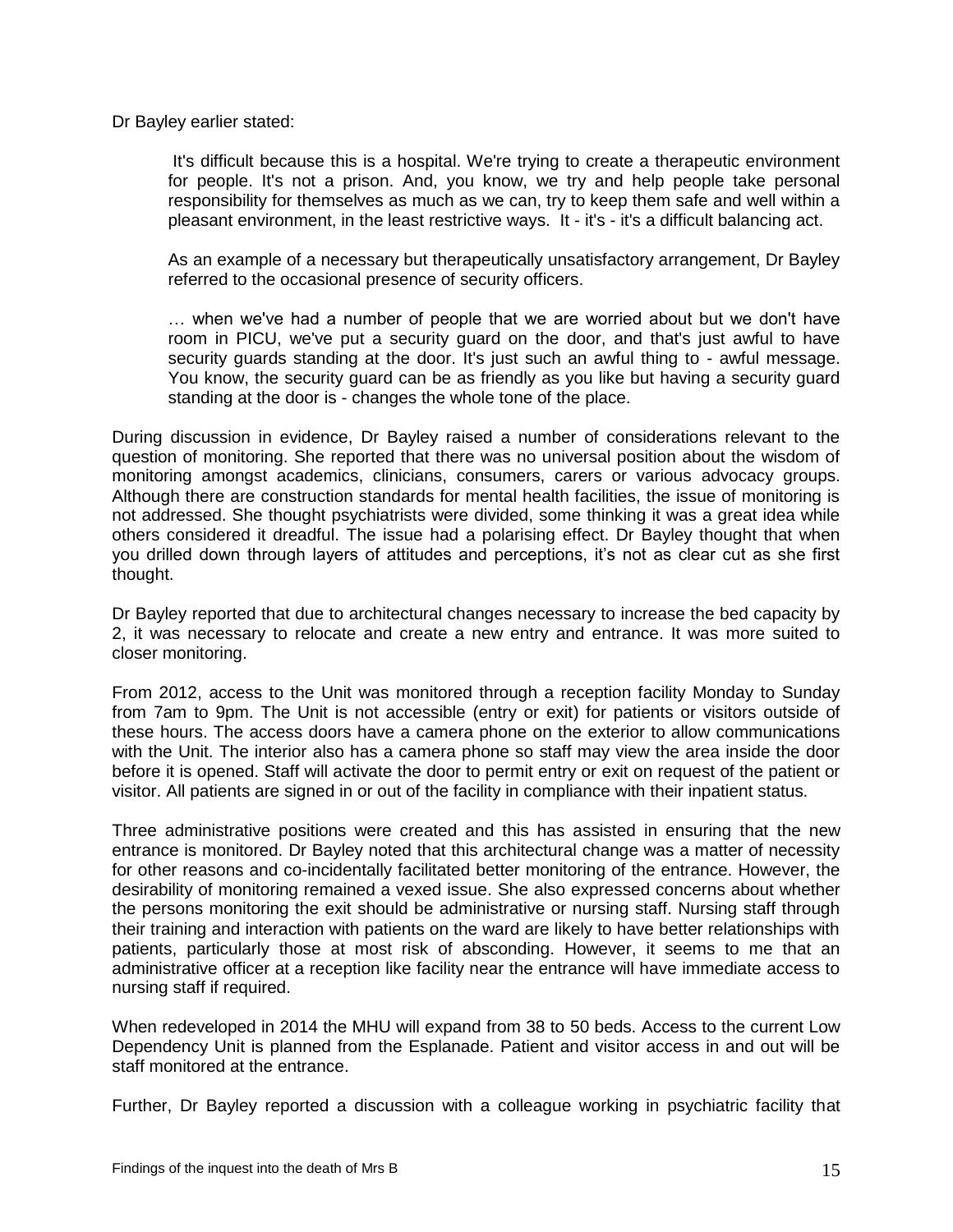moved to a closed doors approach. It did not result in a reduction in the number of persons absconding. They just found other ways of absconding.

Dr Bayley was not aware of academic studies or literature reviews that considered whether therapeutic aspects of an otherwise open mental health unit were compromised or adversely impacted by monitoring of the entrance.

There is a need for consistent policy of statewide application about the desirability for managing and monitoring the risk of absconding through the physical layout of mental health facilities. Although the appropriate treatment of patients and intermittent visual observations may mitigate the risk of absconding and suicide, the physical layout and monitoring of the entrance presents a further opportunity to mitigate that risk. It should not be left to the managers of each facility to decide what is appropriate. There needs to be a carefully considered and researched best practice that is implemented statewide.

#### *Required Findings (s.45 Coroners Act 2003)*

| Who died:                 | MrsB                                      |
|---------------------------|-------------------------------------------|
| When she died:            | Between 14 and 15 March 2008              |
| Where she died:           | Cairns Showgrounds, Mulgrave Road, Cairns |
| What caused<br>her death: | Hanging due to depression                 |

1. Mrs B had a long history of mental health when on 11 March 2008, she sought the assistance of her Case Manager with Community Mental Health at Innisfail with deteriorating health. She was transferred and admitted to Cairns Base Hospital.

- 2. She remained in the Emergency Department until a bed became available in the Mental Health Unit. In the meantime, she absconded and self harmed, an attempted suicide before being returned by police.
- 3. On 13 March, Mrs B was transferred to the Special Purpose Area within the Low Dependency Unit of Mental Health Unit and placed on category B observations every 15 minutes.
- 4. There was no immediate improvement in her condition and during 14 March, the mental health nurse monitoring Mrs B became concerned about her condition and requested psychiatric review and assessment.
- 5. Dr Lider, Consultant Psychiatrist, in conjunction with Dr Campbell, assessed Mrs B and found she was not an acute high risk of suicide.

How she died: